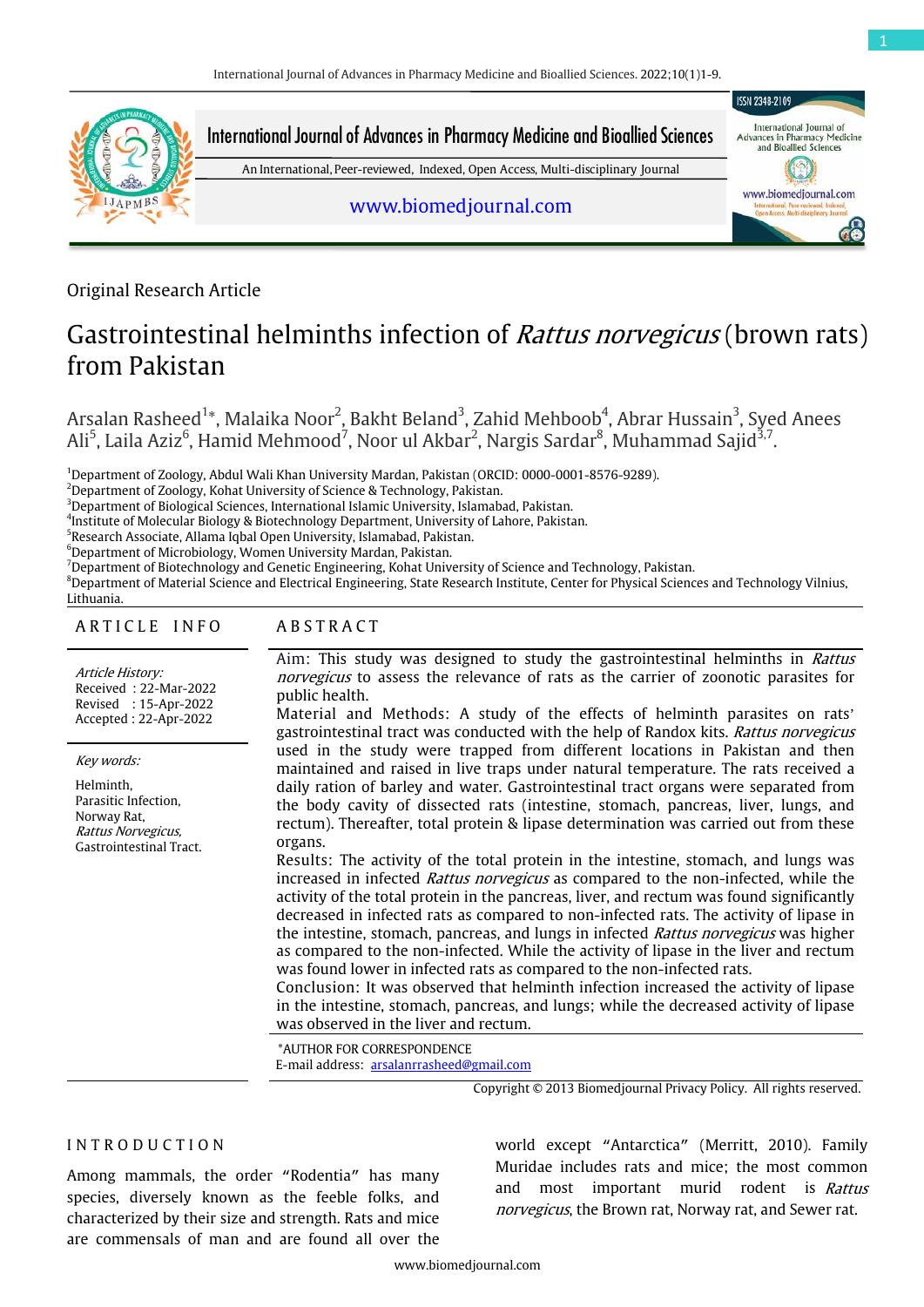Brown rats are hazardous to human and animal health. Brown rats play important role in spreading host to a plethora of diseases, among which plague and typhus are important. Bacteria are present in the salvia that causes rat-bite fever. They also destroy electrical wires in buildings. Brown rats are pathogens that are responsible for many serious diseases, such as Hantavirus, pulmonary syndrome, rat-bite fever, Q fever, Weil's disease, and cryptosporidiosis. In America brown rats are responsible for Q fever and Toxoplasmosis. O fever is caused by Coxiella burnetii and Toxoplasmosis is caused by Toxoplasma gondii, the parasite that causes Toxoplasmosis. Toxoplasmosis is transferred from rats to humans when cats prey on infected sewer rats. Trichinella pseudospiralis a parasite is pathogenic in humans and carried by brown rats. This rat is sometimes a major reservoir of bubonic plague, Yersinia pestis found in a few endemic species of rodents such as ground squirrels, black rats, and wood rats. Yersinia pestis is mostly transmitted zoonotically by rat fleas. Brown rats may have through non-infected rodent species and also the dog, cats, and humans (Barbieri et al., 2020).

Several scientists have researched helminths found in rats, and the physiology of the host (Von Brand, 2013). Goodchild and Vilar-Alvarez (1962) reported Hymenolepis diminuta in surgically altered hosts. Bogitsch (1966) reported the histochemical observations on *Hymenolepis* microstoma reaction in the bile duct of the mouse. Havivi et al. (1968) studied histology and chemical composition of the small bowel of hypophysectomized rats. Arme and Read (1970) reported a surface enzyme present on Hymenolepis diminuta. Ruff and Read (1973) studied the inhibition of pancreatic lipase by Hymenolepis diminuta. Stewart and Read (1973) reported deoxyribonucleic acid metabolism in mouse trichinosis. Siddiqui and Podesta (1985) studied subcellular fractionation of Hymenolepis diminuta with special reference to the localization of marker enzymes. Bagheri et al. (1986) studied the muscle fiber selectivity of Trichinella pseudospiralis. Dunn and Wright (1987) reported the response of the intestinal epithelium in B10, mice to infection with Trichinella spiralis. Broaddus et al. (1987) reported suppression of Nippostrongylus brasilienis (Nematoda) caused lysophospholipase

activity and peripheral eosinophilia by Eimeria nieschulzi (Apicomplexa). Bortoletti et al. (1989) studied the kinetics of mast cells, eosinophils, and phospholipase B activity in the spontaneous–cure response of two strains of mice (fast and low effectors) to *Hymenolepis nana*. Arizono et  $al.$  (1996) reported the lungs' granulomatous reaction caused by infection with the intestinal nematode, *Nippostrongylus* brasiliensis is suppressed in mast cell-deficient Ws/Ws rats.

Webb and Xue (1998) reported a comparison between spatial and temporal concentrations of choline in the gut contents of the small intestine of non-infected and infected rats with Hymenolepis diminuta. Kim et al. (2006) reported cysteinyl leukotrienes to regulate Th2 cell – Dependent pulmonary inflammation. Suzuki et al. (2008) reported the effectors' reaction for the gastrointestinal nematode parasites, Trichinella spiralis expulsion in rats. Lagapa et al. (2008) observed the immunohistochemical specialization of cellular proliferation in small intestinal hyperplasia of rats with hepatic Strobilocercus fasciocularis disease spread by parasites. Yu et al. (2009) studied the Th17: A new participant in gut dysfunction in mice disease spread with Trichinella *spiralis* mediators of inflammation. Kosik-Bagacka  $et$  al. (2009) observed Hymenolepis diminuta effect of disease spread by parasites onion transport in the colon and hematological parameters of rats. Takedu et al. (2010) studied the direct effects of IL-4/IL-13 and the nematode Nippostrongylus brasiliensis on intestinal epithelial cells in vitro. Similar studies were conducted by Coakley et  $al.$  (2016). Zaph et  $al.$  (2014) and Zvinorova et al. (2016).

Rats are widely distributed and thus are associated with disease organisms. These include hemiparasites, protozoans, cestodes and nematodes, and trematodes borne diseases. The present investigation deals with helminth parasites (cestodes, cestodes larva, and nematodes) present in Rattus norvegicus in a different area of Pakistan, and determination of physiological changes in infected and noninfected organs i.e., intestine stomach, pancreas, lungs, rectum, and liver of rats.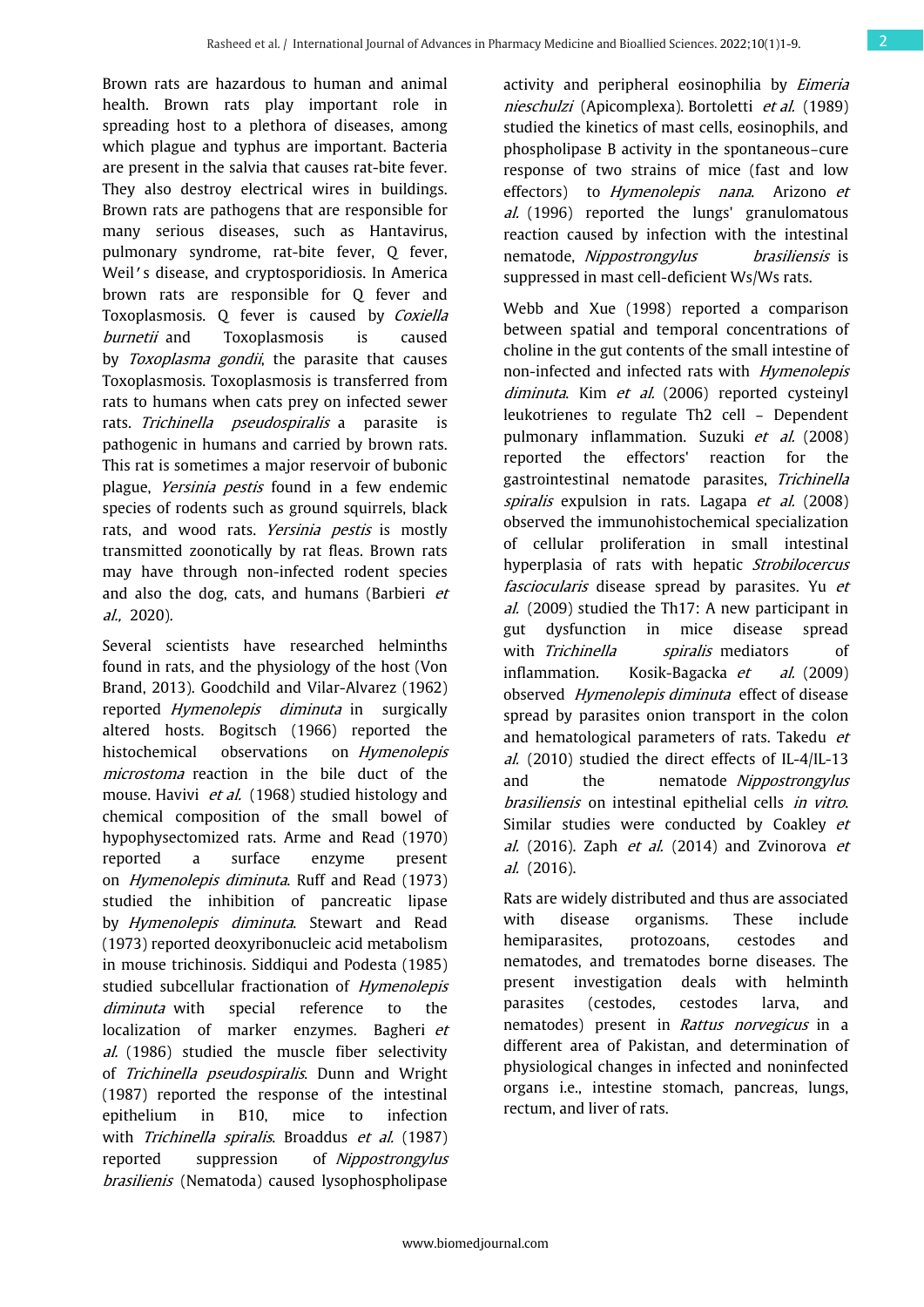# M A T E R I A L S A N D M E T H O D S

Rattus norvegicus used in the study were trapped from different locations in Pakistan, then maintained and raised in live traps under natural temperature, and brought to the Abdul Wali Khan University and Kohat University of Science & Technology, Pakistan for performing laboratory work. The rats received a daily ration of barley and were given water. In the present study physiology of rats' gastrointestinal tract (intestine, stomach, pancreas, liver, lungs, and rectum) was carried out with the help of Randox kits to study of effects of some helminth parasites (cestodes, nematodes, and cysticercus larva) on rat's gastrointestinal tract. Intestine, stomach, pancreas, liver, lungs, and rectum samples of six infected Rattus norvegicus and of six noninfected Rattus norvegicus were selected for the estimation of total protein and lipase. Virtually many organs of rats were found infected by many species of helminth parasites. Endoparasites were obtained by postmortem observations of the host. The steps involved were the exposure of the internal organs. Removal and separation of the organs. Study of body cavity and study of the organs. Infected samples with helminth parasites cestodes, nematodes, and cestodes larva (Hymenolipis dimunita, Physaloptera spp.,

and Cysticercus larva) were identified and preserved. Infected and noninfected organs including intestines, stomach, pancreas, liver lungs and rectum were separated and extracted. Total protein and lipase determination were carried out from these organs. Homogenate preparation was done as suggested by (Akhtar et al., 2006) and (Nisar *et al.*, 2012).

For the biochemical analysis specimens (intestine, stomach, pancreas, liver, lungs, and rectum) weighing about 50 mg, were crushed in 2 ml of distilled water with a mortar and pestle. These were homogenized in Teflon Pyrex tissue grinder for 5 minutes at 1000 rpm. The homogenates were centrifuged at 5300 rpm for 10 minutes in labofuge 15000 supernatants were taken in a separate tube and were used for biochemical estimation, during estimation the homogenate and reaction mixture was kept in ice at 5°C approximately. This homogenate was used for the estimation of total protein and lipase. For the estimation of total protein contents, the colorimetric technique was used which is based on by biuret method Kingsley (1939) and Reinhold

(1953). Three test tubes were taken and labeled as the sample, standard, and reagent blank. Then 0.02 ml sample, 0.02 ml standard, and in the same way 0.02 ml distilled water was taken in tests tube marked as reagent blank then 1.0 ml of biuret reagent added in each tube. Mixed and read the initial absorbance and start the timer simultaneously. The tubes were incubated for 30 minutes at 20-25°C. Then measure the absorbance of the sample against the reagent black at 546 nm on Shimadzu spectrophotometer UV-120. For the estimation of total protein concentration following formula was used. Tot. Prot. Conc.  $= 19 \times A$  Sample  $(g/dL)$ . Estimation of Lipase: The activity of lipase was determined by the turbidimetric technique which is based on the method Lott et al. (1986). For the estimation set, 2 test tubes were taken and marked as standard samples. In each test tube

1.0 ml of reagent was taken and 0.04 ml of the standard was added to the tube marked as the sample. After 4 minutes the first reading (A1) was noted and after 5 minutes second reading (A2) was noted against air blank at 340 nm on Shimadzu spectrophotometer UV-120. Finally, these values were kept in the following formula to calculate the lipase activity.

#### Statistical analysis

The data obtained from different investigations and determinations were analyzed by Analysis of Variance Technique (ANOVA) and Generalized Linear Model (1988) to find the significant difference between total protein and lipase activity were measured in six infected and six noninfected samples of Rattus norvegicus according to Walpole et al. (1998) and Rayan et al. (1982).

# R E S U L T S

Based on our results helminth parasites directly affect the concentration (Table 1-4) of total protein, and lipase. The activity of the total protein in the intestine, stomach, and lungs was increased in infected *Rattus norvegicus* as compared to the noninfected *Rattus norvegicus*, while the activity of the total protein in the pancreas, liver, and rectum was found significantly decreased in infected rats as compared to non-infected rats. The activity of lipase in the intestine, stomach, pancreas, and lungs in infected Rattus norvegicus was higher as compared to the noninfected Rattus norvegicus. While the activity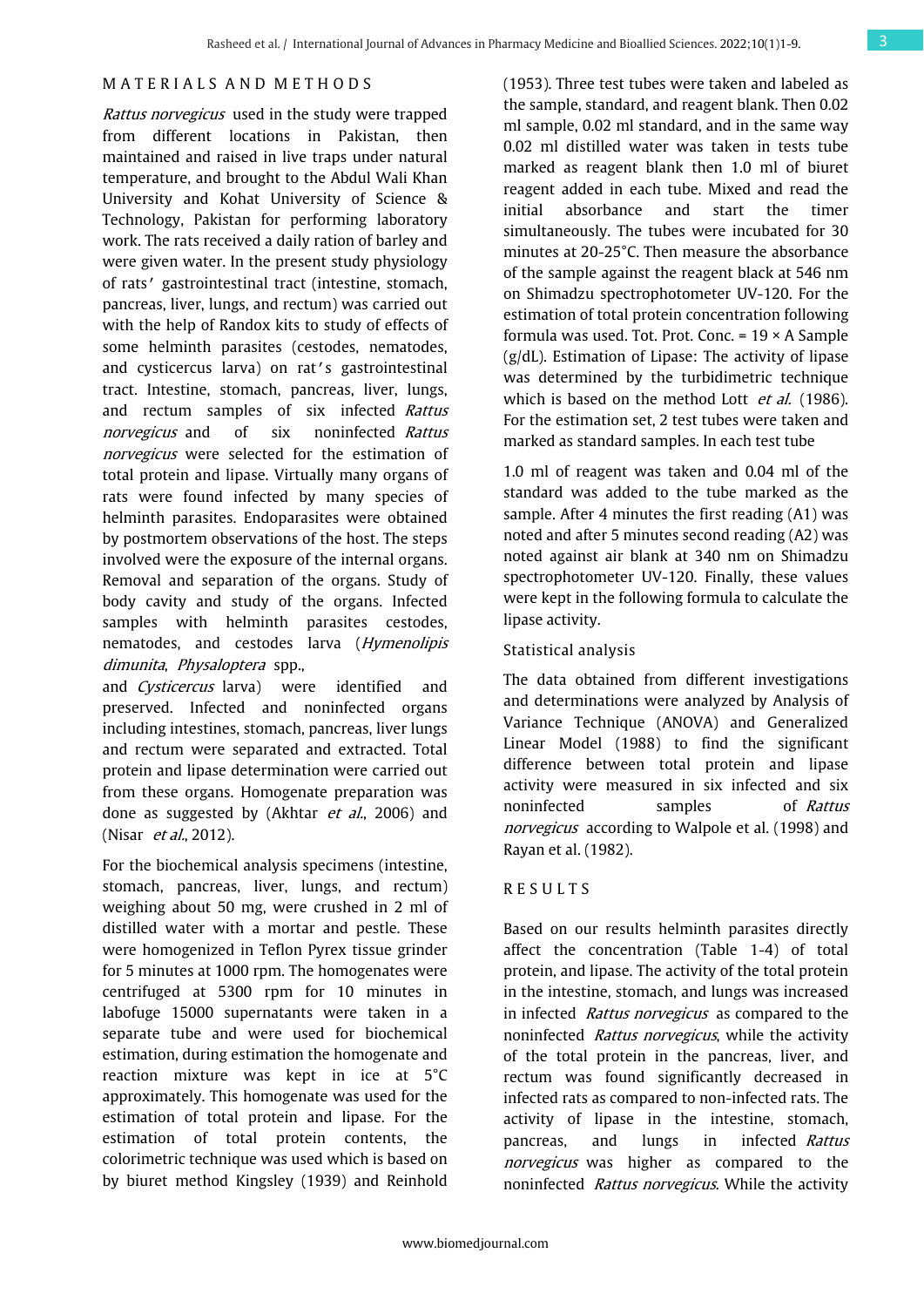of lipase in the liver and rectum was found lower in infected rats as compared to the noninfected rats. The concentration of total protein in the intestine, stomach, pancreas, liver, lungs, and rectum of noninfected rat samples (7, 8, 9, 10, 11, and 12). The estimated concentration of total protein in the intestine was 3.6 g/dL, the stomach was 3.44 g/dL, the pancreas was 3.1 g/dL, the liver was 4.5 g/dL, lungs were 3.27 g/dL and the rectum was 3.8 g/dL. While the estimated concentration of total protein in infected samples (1, 2, 3, 4,5, and 6) intestine was 6.1  $g/dL$ , the stomach was 5.42  $g/dL$ , the pancreas was 1.33  $g/dL$ , the liver was 1.935 g/dL, lungs were 4.8 g/dL and rectum was 2.27 g/dL. In infected samples, total protein was found to increase in the intestine, stomach, and lungs and decreased in the pancreas, liver, and rectum as compared to the noninfected samples of rats. Infestation of cestodes, nematodes, and cysticercus larval parasites affect the

concentration of total protein in rat organs. The concentration of lipase in the intestine, stomach, pancreas, liver, lungs, and rectum of noninfected rat samples (7, 8, 9, 10, 11, and 12). The estimated concentration of lipase in the intestine was 1047.33 U/L, the stomach was 760 U/L, the pancreas was 1382.6 U/L, the liver was 1650 U/L, and the lungs were 806.66 U/L, and rectum was 868 U/L. While in infected samples (1, 2, 3, 4, 5, 6, and 7) of rats, the estimated concentration of lipase in the intestine was 1736 U/L, the stomach was 1984 U/L, the pancreas was 1991 U/L, the liver was 940 U/L, lungs were 1628 U/L and rectum was 553.33 U/L. In infected samples, lipase was found to increase in the intestine, stomach, pancreas, and lungs and decreased in the liver and rectum as compared to the non-infected samples. So the presence of cestodes, nematodes, and cysticercus larva in rats affected the level of lipase.

Table 1. Activity of total protein in organs of noninfected *Rattus norvegicus*.

| D.<br>No. | Name of Organs | Mean of Enzyme unit<br>(g/dL) | S.D.  | S.E   | Range = mean $\pm$ S.E $\times$ 95%<br>confidence unit |
|-----------|----------------|-------------------------------|-------|-------|--------------------------------------------------------|
|           | Intestine      | 3.6                           | 0.84  | 0.35  | 4.296-2.924                                            |
|           | Stomach        | 3.44                          | 2.3   | 0.98  | $5.53 - 1.638$                                         |
|           | Pancreas       | 3.1                           | 0.608 | 0.25  | $3.6 - 2.6$                                            |
|           | Liver          | 4.5                           | 3.11  | 1.29  | $7.06 - 2.063$                                         |
|           | Lungs          | 3.27                          | 1.07  | 0.44  | $4.31 - 2.4$                                           |
|           | Rectum         | 3.8                           | 0.636 | 0.265 | $4.3 - 3.361$                                          |

Table 2. Activity of total protein in organs of infected *Rattus norvegicus*.

| S.<br>No. | Name of Organs | Mean of Enzyme unit<br>(g/dL) | S.D.  | S.E.  | Range = mean $\pm$ S.E $\times$ 95%<br>confidence unit |
|-----------|----------------|-------------------------------|-------|-------|--------------------------------------------------------|
|           | Intestine      | 6.1                           | 2.213 | 0.922 | $8.4 - 4.80$                                           |
|           | Stomach        | 5.4                           | 3.1   | 1.2   | $7.7 - 3.04$                                           |
|           | Pancreas       | 1.33                          | 0.45  | 0.188 | $1.69 - 0.98$                                          |
|           | Liver          | 1.93                          | 0.54  | 0.22  | $2.37 - 1.49$                                          |
| 5         | Lungs          | 4.8                           | 1.7   | 0.69  | $6.1 - 3.4$                                            |
| 6         | Rectum         | 2.27                          | 1.248 | 0.52  | $3.2 - 1.2$                                            |

Statistical analysis activity in infected and noninfected samples of Rattus norvegicus

Activity of total protein: Comparison of mean of enzyme unit g/dL total protein activity in intestine in infected and noninfected samples is shown in Fig. 1. Mean of enzyme unit g/dL of total protein activity in intestine was found significantly different in the noninfected and infected samples  $(t = 1.94, p < 0.05)$ . Comparison of mean of enzyme unit g/dL total protein activity in stomach in noninfected and infected samples is shown in Fig. 2. Mean of enzyme unit g/dL of total protein

activity in stomach was found significantly different in normal and noninfected samples (t = 1.94,  $p < 0.05$ ). Comparison of mean of enzyme unit g/dL of total protein activity in pancreas in infected and normal samples is shown in Fig. 3. Mean of enzyme unit g/dL of total protein activity in pancreas was found significantly different in the infected and normal samples ( $t = 1.89$ ,  $p < 0.05$ ). Comparison of mean of enzyme unit g/dL of total protein activity in liver in the normal and infected samples is shown in Fig. 4. Mean of enzyme unit g/dL of total protein activity in liver was found

significantly different in infected and noninfected

samples ( $t = 1.94$ ,  $p < 0.05$ ).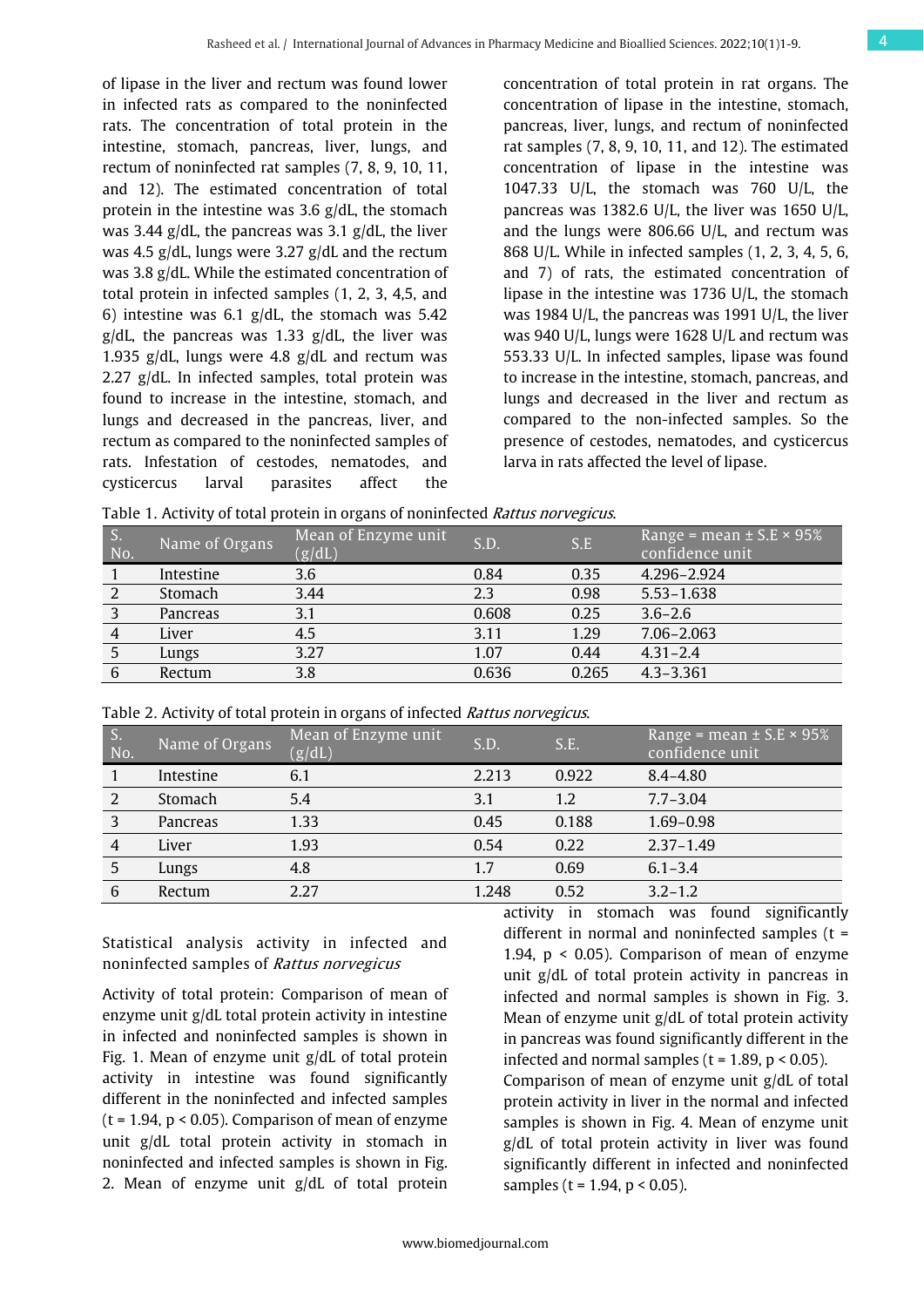Table 3. Activity of lipase in organs of noninfected Rattus norvegicus.

| S.<br>No.      | Name of Organs  | Mean of Enzyme unit<br>(g/dL) | S.D.   | S.E    | Range = mean $\pm$ S.E $\times$ 95%<br>confidence unit |
|----------------|-----------------|-------------------------------|--------|--------|--------------------------------------------------------|
|                | Intestine       | 1047.3                        | 81.5   | 33.4   | 1112.8-981.81                                          |
| 2              | Stomach         | 760                           | 341.36 | 139.9  | 1034.2-485.4                                           |
| 3              | <b>Pancreas</b> | 1382.66                       | 489.2  | 200.5  | 1810.2-989.64                                          |
| $\overline{4}$ | Liver           | 1650                          | 511.2  | 209.5  | 2060.6-1239.36                                         |
| 5              | Lungs           | 806.6                         | 237.39 | 97.29  | 997.36-615.97                                          |
| 6              | Rectum          | 868                           | 303.73 | 124.48 | 1111.98-624.01                                         |

Table 4. Activity of lipase in organs of infected Rattus norvegicus.

| S.<br>No.      | Name of Organs  | Mean of Enzyme unit<br>(g/dL) | S.D.     | S.E.    | Range = mean $\pm$ S.E $\times$<br>95% confidence unit |
|----------------|-----------------|-------------------------------|----------|---------|--------------------------------------------------------|
|                | Intestine       | 1736                          | 768.399  | 3.14.89 | 2353.19-1118.8                                         |
| 2              | Stomach         | 1984                          | 1385.253 | 567.72  | 3096.74-871.26                                         |
| 3              | <b>Pancreas</b> | 1991                          | 611.3    | 250.5   | 2482.7-1500.68                                         |
| $\overline{4}$ | Liver           | 940                           | 777.64   | 318.07  | 1564.6-315.3                                           |
| 5              | Lungs           | 1628                          | 972.6    | 398.64  | 2409.3-846.66                                          |
| 6              | Rectum          | 553.3                         | 209.1    | 85.7    | 721.3-385.3                                            |



Fig. 1: Activity of total protein in intestine.







Fig. 3: Activity of total protein in pancreas.



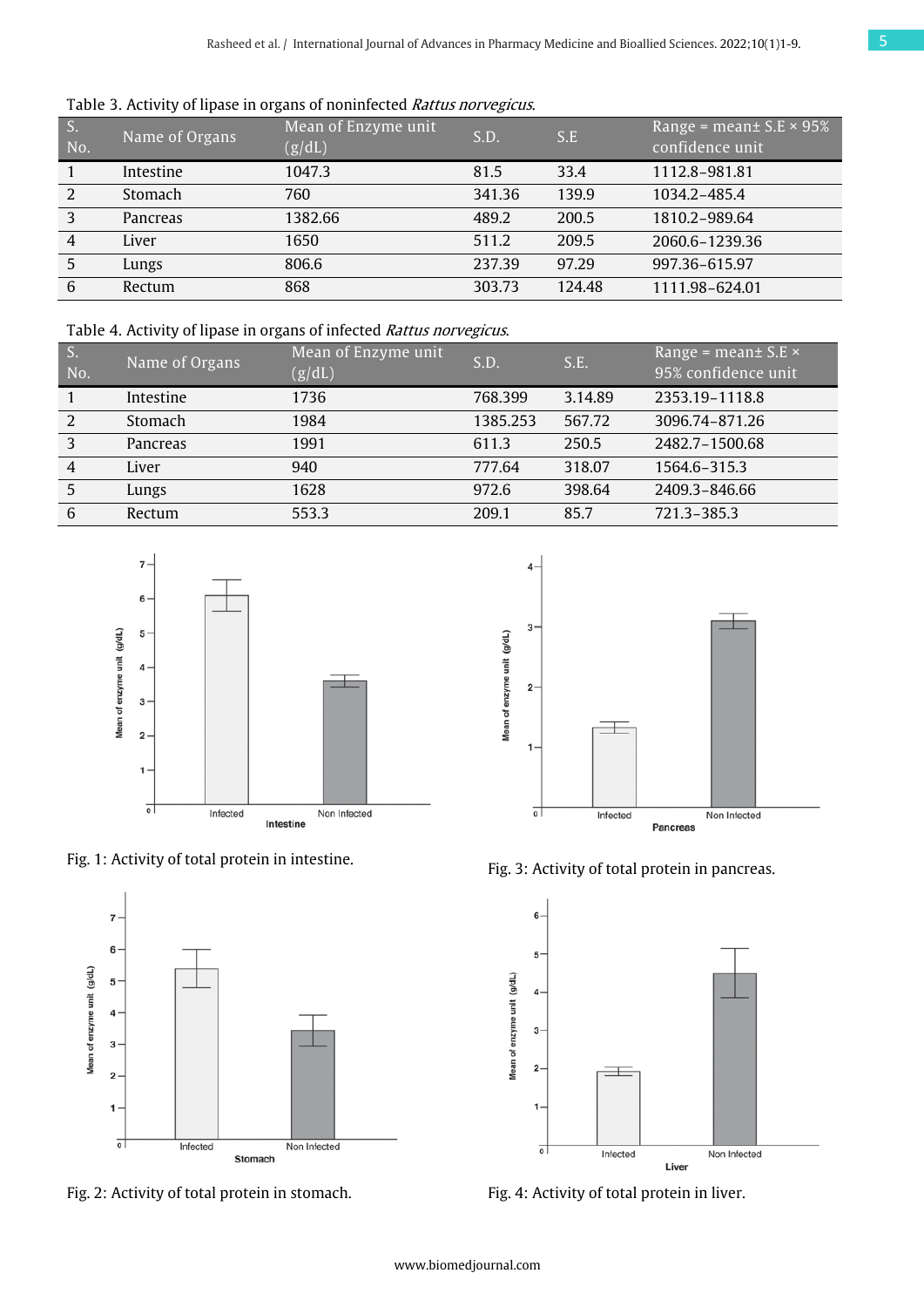

Fig. 5: Activity of total protein in lungs.



Fig. 6: Activity of total protein in rectum.



Fig. 7: Activity of lipase in intestine.



Fig. 8: Activity of lipase in stomach.



Fig. 9: Activity of lipase in pancreas.



Fig. 10: Activity of lipase in liver.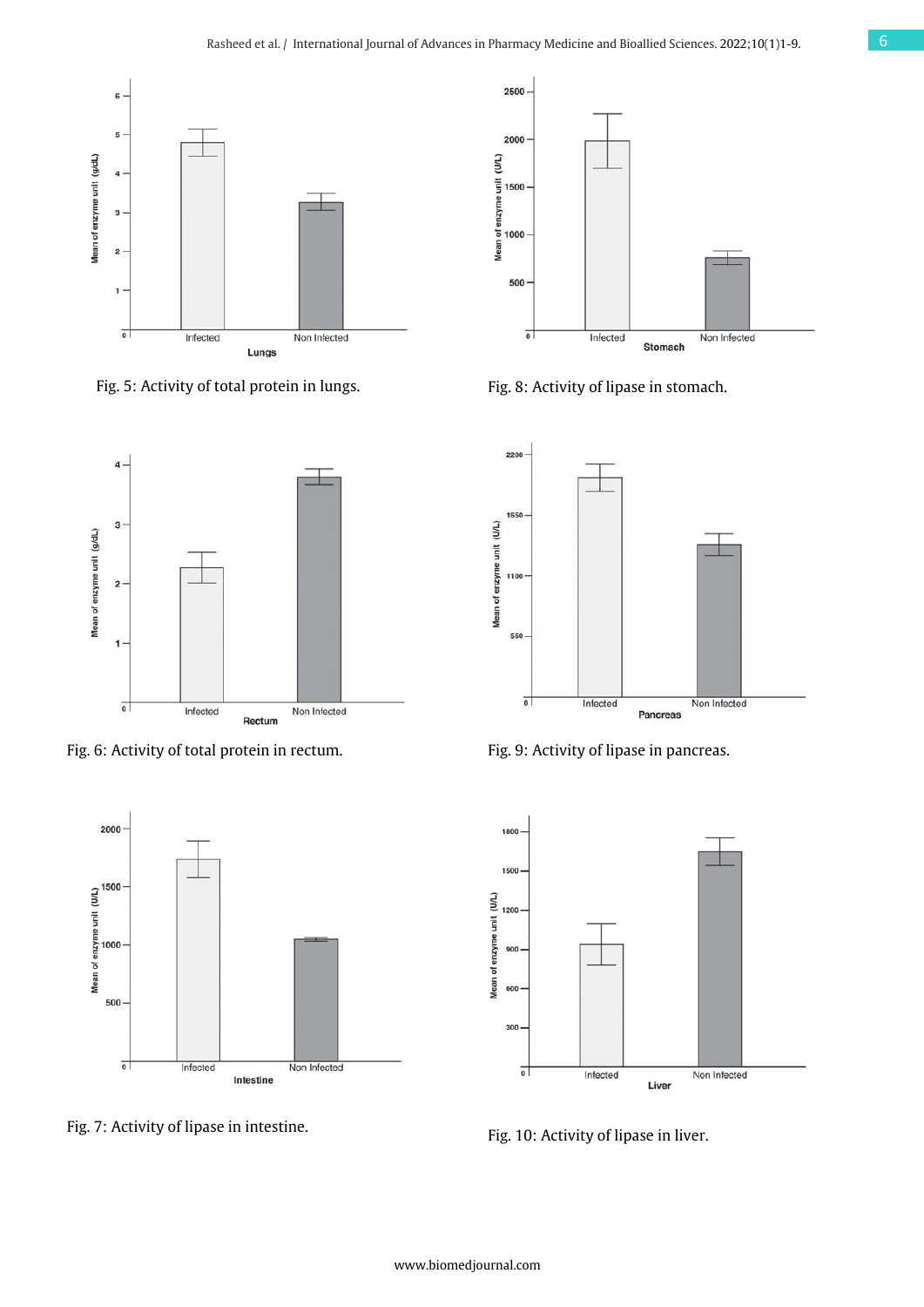

Fig. 11. Activity of lipase in lungs.



Fig. 12. Activity of lipase in rectum.

Comparison of mean of enzyme unit g/ dL of total protein activity in lungs in noninfected and helminth infected samples are shown in Fig. 5. Mean of enzyme unit g/dL of total protein activity in lungs was found significantly different in infected and noninfected samples ( $t = 1.85$ ,  $p < 0.05$ ). Comparison of mean of enzyme g/dL of total protein activity in rectum in the normal and infected samples is shown in Fig. 6. Mean of enzyme unit g/dL of total protein activity in rectum was found significantly different between infected and noninfected samples ( $t = 1.89$ ,  $p < 0.05$ ). Activity of lipase: Comparison of mean of enzyme unit U/L lipase activity in intestine in infected and noninfected samples are shown in Fig. 7. Mean of enzyme unit U/L lipase activity in intestine was found significantly different as against to the noninfected and infected samples ( $t = 1.94$ ,  $p < 0.05$ ). Comparison of mean of enzyme unit U/L lipase activity in stomach to the noninfected and infected samples is shown in shown in Fig. 8. Mean of enzyme unit U/L lipase activity in stomach was found significantly different between

infected and noninfected samples ( $t = 1.85$ ,  $p < 0.05$ ). Comparison of mean of enzyme unit U/L lipase activity in pancreas in infected and noninfected are shown in Fig. 9. Mean of enzyme unit U/L lipase activity in pancreas was found significantly different in infected and noninfected samples ( $t = 1.81$ ,  $p \le 0.05$ ). Comparison of mean of enzyme unit U/L lipase activity in liver as compared to the infected and noninfected samples is shown in Fig. 10. Mean of enzyme unit U/L lipase activity in liver was found significantly different as compared to infected and noninfected samples ( $t = 1.78$ ,  $p < 0.05$ ). Comparison of mean of enzyme unit U/L lipase activity in lungs infected and noninfected samples are shown in Fig. 11. Mean of enzyme unit U/L lipase activity in lungs were found significantly different between infected and noninfected samples (t  $= 1.81$ ,  $p < 0.05$ ). Comparison of mean of enzyme unit U/L lipase activity in rectum in the infected and normal samples is shown in Fig. 12. Mean of enzyme unit U/L lipase activity in rectum significantly different between infected and noninfected samples ( $t = 1.85$ ,  $p < 0.05$ ).

#### D I S C U S S I O N

Rattus norvegicus was naturally infected with cestodes, nematodes, and cysticercus larva. In the present study the physiological changes in Rattus norvegicus, were examined. Yu et al. (2009) studied the Th17: A new participant in gut dysfunction in mice disease spread with Trichinella spiralis mediators of inflammation. Six infected and six noninfected samples selected the physiological changes (total protein and lipase) in Rattus norvegicus, were examined. Goodchild and Vilar-Alvarez (1962) reported Hymenolepis diminuta in surgically altered hosts. The *Rattus norvegicus* is infected with cestodes, nematodes, and cysticercus larva of cestodes. In this study, it was observed helminth infection affected the total protein level in different organs (intestine, stomach, pancreas, liver, lungs, and rectum) of infected Rattus norvegicus as compared to the noninfected Rattus norvegicus. Suzuki et al. (2008) reported the effectors' reaction for the gastrointestinal nematode parasites, Trichinella spiralis expulsion in rats. In some organs total protein level was found higher level and in some organs, it was found lower level. The result showed helminth infections evaluated the total protein level in the intestine, stomach, and lungs, and decreased the total protein level in the pancreas, liver, and rectum were observed.

Webb and Xue (1998) reported a comparison between spatial and temporal concentrations of choline in the gut contents of the small intestine of noninfected and infected rats with *Hymenolepis diminuta*. The brown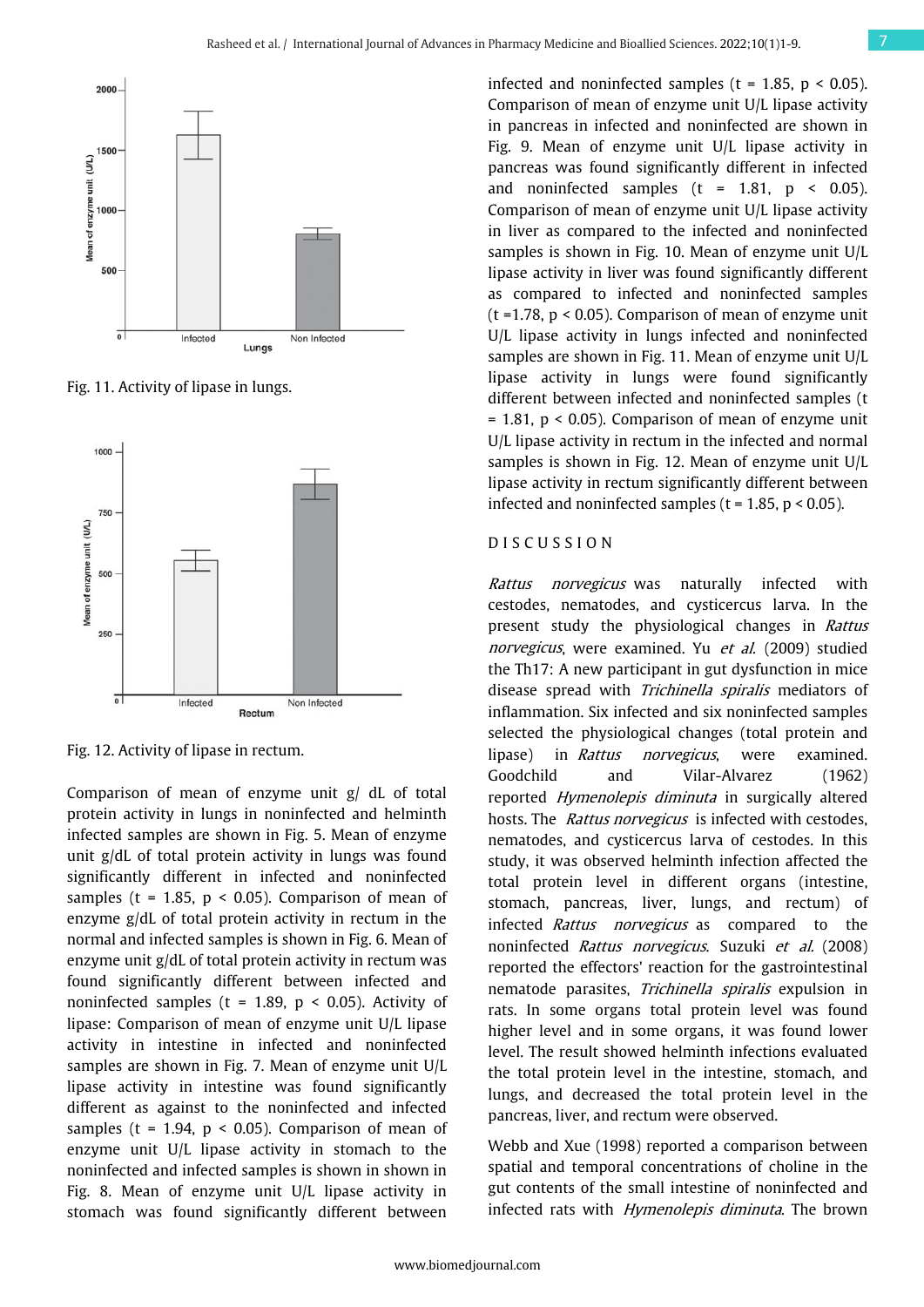rats were infected with cestodes, nematodes, and cysticercus larva of cestodes. Suzuki et al. (2008) reported the effectors' reaction for the gastrointestinal nematodes parasites. The infection has been found to cause alteration in lipase enzyme in infected Rattus norvegicus as compared to the noninfected Rattus norvegicus. Ruff and Read (1973) studied the inhibition of pancreatic lipase by Hymenolepis diminuta. In this study, it was observed helminth infection produced different effects on lipase enzymes in different organs (intestine, stomach, pancreas, liver, lungs, and rectum). Trichinella spiralis expulsion in rats. Lagapa *et al.* (2008) reported an immunohistochemical analysis of cellular proliferation in small intestinal hyperplasia of rats with hepatic *Strobilocercus fasciocularis* disease spread by parasites. Also worked on helminth infection for the immune system as Coakley et al. (2016), Zaph et al. (2014), and Zvinorova *et al.* (2016). Lipase activity was found higher level in some organs while in some organs it was found at a lower level.

# C O N C L U S I O N

It was observed that helminth infection increased the activity of lipase in the intestine, stomach, pancreas, and lungs; while the decreased activity of lipase was observed in the liver and rectum.

#### CONFLICT OF INTEREST

None declared

# R E F E R E N C E S

Akhtar K, Naqvi SNH, Azmi MA, Batool F. Study of glucose and protein activity in some common cestode and nematode of *Columba livia*. Pakistan Journal of Entomology. 2006;21:19-21.

Arizono N, Nishida M, Uchikawa R, Yamada M, Matsuda S, Tegoshe T, Kitamura Y, Sasabe M. Lung granulomatous response induced by infection with the intestinal nematode, Nippostrongylus brasiliensis is suppressed in mast celldeficient Ws/Ws rats. Clinical and Experimental Immunology. 1996;106:55-61,

Arme C, Read CP. A surface enzyme in *Hymendepis* diminuta (cestoda). The Journal of Parasitology. 1970;56:514-516.

Bagheri A, Ubelaker JE, Stewar GL, Wood B. Muscle fiber selectivity of Trichinella spiralis and Trichinella pseudospiralis. The Journal of Parasitology. 1986;72:277-282.

Barbieri R, Signoli M, Chevé D, Costedoat C, Tzortzis S, Aboudharam G, Raoult D, Drancourt M. Yersinia pestis:

the natural history of plague. Clinical microbiology reviews. 2020;34(1):44-19.

Bogitsch JB. Histochemical studies on *Hymenolepis* microstoma (cestoda: Hymenolepididae) III. Effects on the bile duct of the mouse. Transactions of the American Microscopical Society. 1966;85:372-377.

Broaddus RR, Mayberry LF, Bristol JR, Upton SJ. Suppression of Nippostrongylus brasiliensis (Nematoda)-induced lysophospholipase activity and peripheral eosinophilia by Eimeria nieschulzi (Apicomplexa). The Journal of Parasitology. 1987;73(4):739-742.

Bortoletti G, Gabriele F, Palmas C. Kinetics of mast cells, eosinophils and phospholipase B activity in the spontaneous – cure response of two strains of mice (rapid and slow responder) to the cestode Hymenolepis nana. Journal of Parasitology Research. 1989;75:465-469.

Coakley G, Buck AH, Maizels RM. Host parasite communication–Messages from helminthes for the immune system. Parasite communication and cellcell interactions. Molecular and Biochemical Parasitology. 2016;208:33-40.

Dunn IJ, Wright KA. The response of the intestinal epithelium in B10 Mice to infection with Trichinella spiralis. The Journal of Parasitology. 1987;73:712-722,.

Goodchild CG, Vilara-Alvarez CM. Hymenolepis diminuta in surgically altered host. II. Physically and chemically changes in tapeworm in growth in shortened small intestine. The Journal of Parasitology. 1962;48:379-383.

Merritt JF. The biology of small mammals. Johns Hopkins University Press. 2010.

Havivi Y, Havivi E, Levitan R, Gamache AH. Histology and chemical composition of the small bowel of hypophysectomized rats. Digestive Diseases and Sciences. 1968;13:735-742.

Kim DC, Hsu FI, Barret NA, Friend DS, Grenningloh ICR, Al-Garawi HO, Lora JM, Lam BK, Austan KF, Kanaoka Y. Cysteinyl leukotrienes regulate Th2 cell-dependent pulmonary inflammation. Journal of Immunology. 2006;176:4440-4448..

Kingsley GR. The determination of serum total protein, albumin and globulin by Biurt reaction. Journal of Biological Chemistry. 1939;131:197.

Kosik-Bogacka DI, Baranowska-Bosiacka I, Salamatin R. Hymenolepis diminuta: Effect of infection on ion transport in colon and blood picture of rats. Experimental Parasitology. 2010;124:285-294.